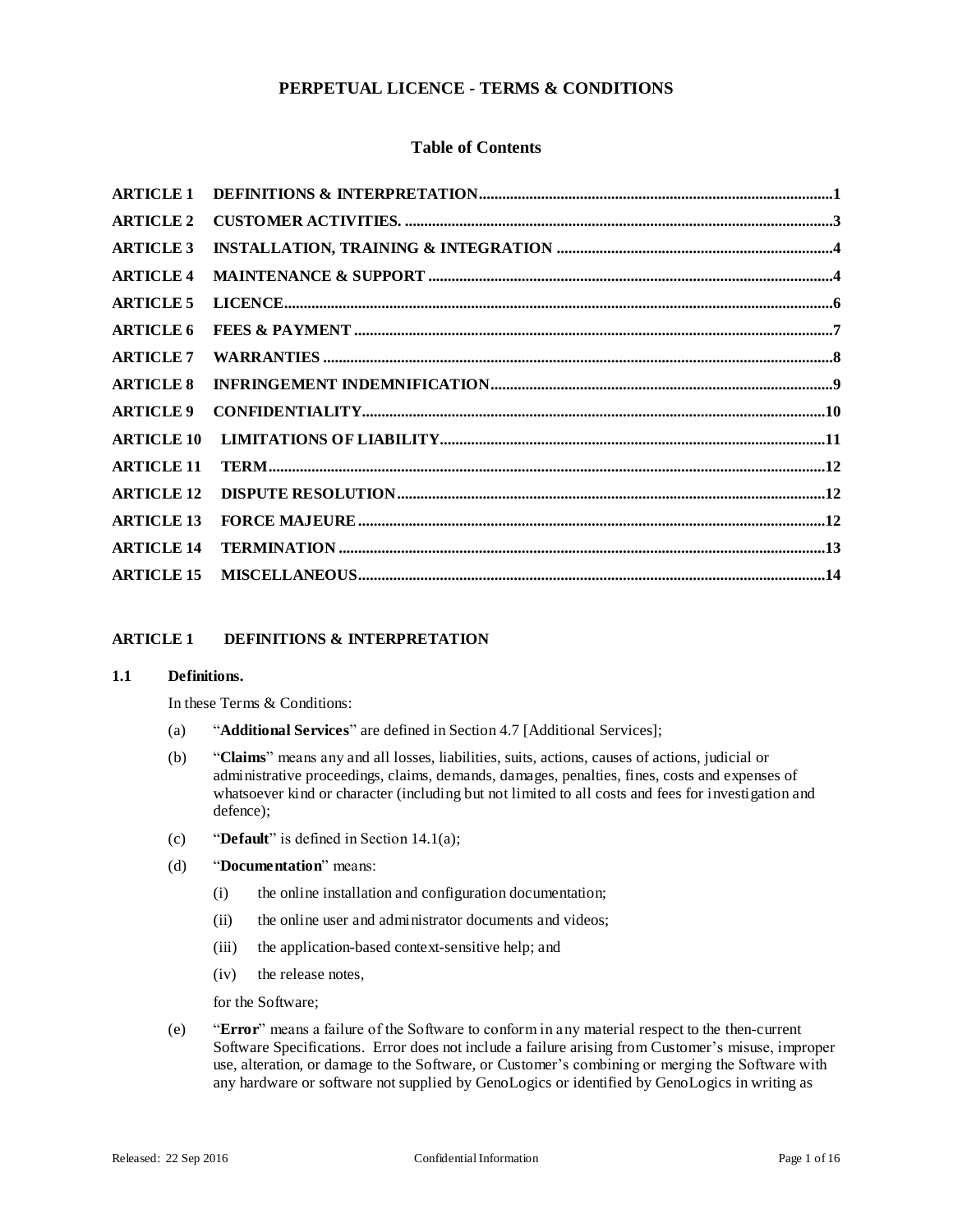compatible;

- (f) "**GenoLogics**" means GenoLogics Life Sciences Software Inc., a wholly owned subsidiary of Illumina, Inc.;
- (g) "**Installation Date**" means the date on which GenoLogics completes the first installation of the Software at the Site for Production;
- (h) "**Intellectual Property**" means any and all:
	- (i) proprietary rights provided under patent law, copyright law, trade-mark law, design patent or industrial design law, semi-conductor chip or mask work law, or any other applicable statutory provision or otherwise arising at law or in equity anywhere in the world, including, without limitation, trade secret law, that may provide a right in works, hardware, software, source code, object code, marks, ideas, formulae, algorithms, concepts, methodologies, techniques, inventions, or know-how, or the expression or use of them;
	- (ii) applications, registrations, licences, sublicences, agreements, or any other evidence of a right in any of the items specified in (i);
	- (iii) claims to moral rights; and
	- (iv) past, present, and future Claims, rights of recovery, royalties or other relief relating, referring, or pertaining to any of the items specified in (i), (ii) or (iii);
- (i) "**Licence**" is defined in Section 5.1 [Licence];
- (j) "**Licence Fee**" means the fee set out in the Quote for the grant of the Licence;
- (k) "**Maintenance & Support**" is defined in Section 4.3 [Maintenance & Support];
- (l) "**Maintenance & Support Fees**" means the fees set out in the Quote for the provision of Maintenance & Support during the Maintenance & Support Term;
- (m) "**Maintenance & Support Term**" means the period starting on the Installation Date and ending the number of months specified in the Quote later;
- (n) "**Major Release**" means a version of the Software that includes significant function and feature enhancements. A Major Release incorporates all prior Releases. A Major Release is identified by an increase in the major number of the version accompanied by the minor number being reset to zero (for example 8.8 to 9.0);
- (o) "**Minor Release**" means a version of the Software that includes updates, modifications, or corrections to the Software. Minor Release incorporates all prior Releases. Minor Releases are identified by an increase in the second set of digits of the version (for example 8.1.0 to 8.2.0);
- (p) "**Non-Production"** means Customer's use of the Software for validation, workflow development and training purposes only and not for any commercial purpose;
- (q) "**Party**" means Customer or GenoLogics, as the context requires, and "**Parties**" means both Customer and GenoLogics;
- (r) "**Patch**" means a modification or addition to the Software by GenoLogics that corrects an Error. Patches are identified by an increase in the third set of digits of the version (for example 8.1.1 to 8.1.2);
- (s) "**Payment Terms**" means the payment terms set out in the Quote;
- (t) "**Production**" means the day-to-day use of the Software by Customer;
- (u) "**Quote**" means the quote that references these Terms & Conditions;
- (v) "**Releases**" means Major Releases, Minor Releases and Patches;
- (w) "**Site**" means the location, specified in the Quote at which the Software will be installed, and from which Customer will use the Software;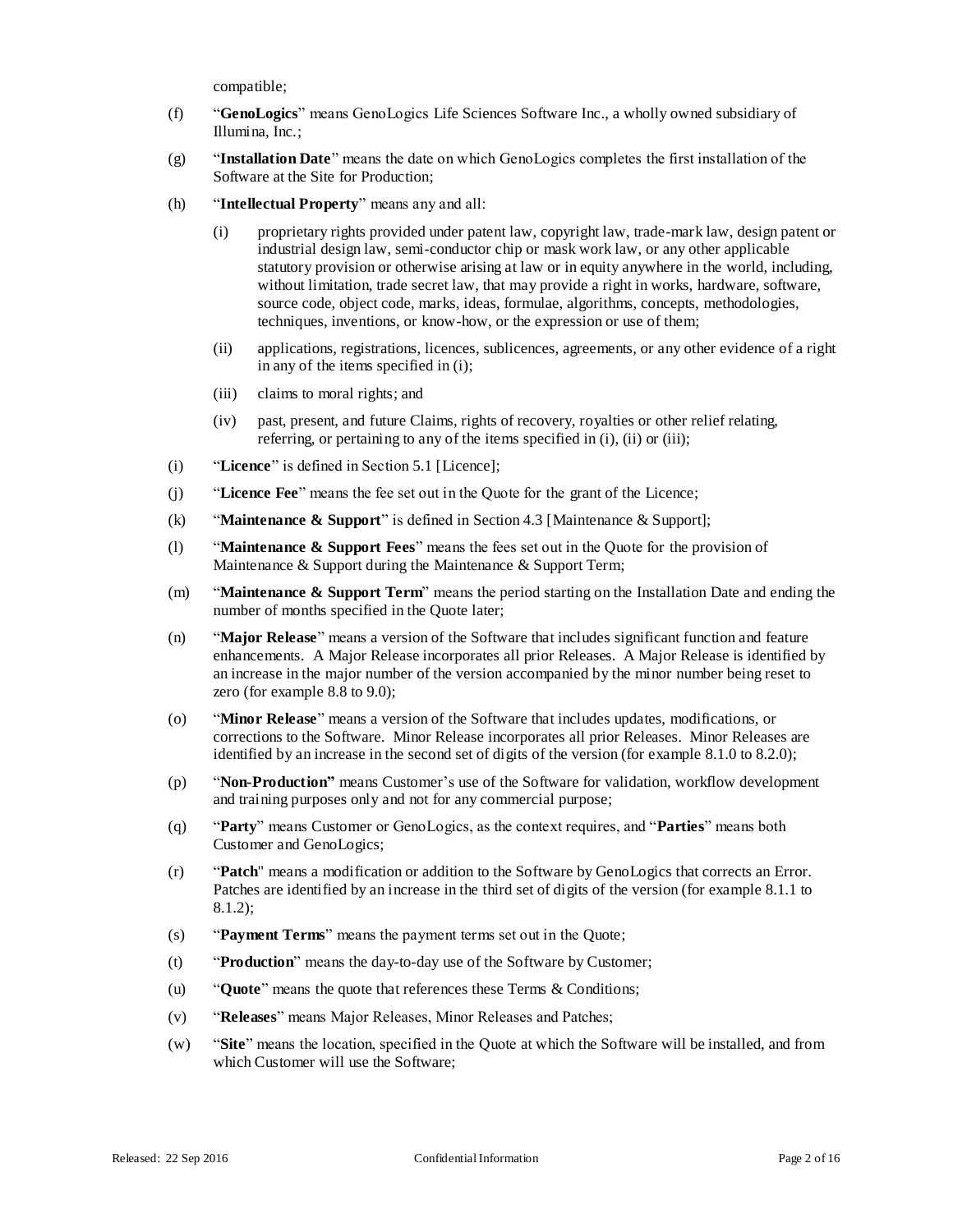- (x) "**Software**" means:
	- (i) the GenoLogics proprietary software programs listed in the Quote:
	- (ii) all Releases;
	- (iii) the third party software incorporated in GenoLogics' proprietary software;
	- (iv) the Documentation; and
	- (v) any modifications to, extracts from, derivative works of, or collective works including, any of the items described in  $(i)$ ,  $(ii)$ ,  $(iii)$  and  $(iv)$ ;
- (y) "**Software Specifications**" means the specifications for the Software set out in the version of the document entitled: *BaseSpace Clarity LIMS Product & Services Description* (located at https://www.genologics.com/wp-content/uploads/2016/06/Clarity-LIMS-Master-Product-Services-Descriptions-06212016.pdf) that was effective as of the date of the Quote;
- (z) "**Terms & Conditions**" means these Perpetual Licence Terms & Conditions and any signed written amendment to them; and
- (aa) "**Warranty Period**" means the sixty (60) day period starting on the Installation Date.

# **1.2 Entire Agreement & Priority of Documents.**

The entire agreement between GenoLogics and Customer for the provision of the Software, the installation, integration and training, and the Subscription Services comprises the following documents, in descending order of precedence:

- (a) any written amendment to these Terms & Conditions signed by the Parties;
- (b) these Terms & Conditions; and
- (c) the Quote,

and if there is a conflict or inconsistency between the provisions of any of these documents, the provision in the higher ranked document shall be determinative to the extent of the conflict or inconsistency. The foregoing documents override any conflicting, amending or additional provisions in any Customer purchase order or other Customer document, all of which are rejected and are null and void.

## **1.3 Costs, Expenses and Risk.**

Except as expressly stated, each Party is solely responsible for all cost, expense and risk incurred by it and by any of its personnel, employees and agents in connection with the performance of its obligations.

## **1.4 Reasonable Efforts.**

Neither Party shall be liable to make more than a reasonable commercial effort to perform its obligations.

### **1.5 Headings.**

Headings have been inserted in these provisions for convenience of reference only and shall not affect their construction.

# **ARTICLE 2 CUSTOMER ACTIVITIES.**

#### **2.1 Infrastructure.**

Customer shall ensure that the necessary Customer infrastructure, as set out in the Technical Requirements section of the Software Specifications, is in place so that GenoLogics can perform its obligations.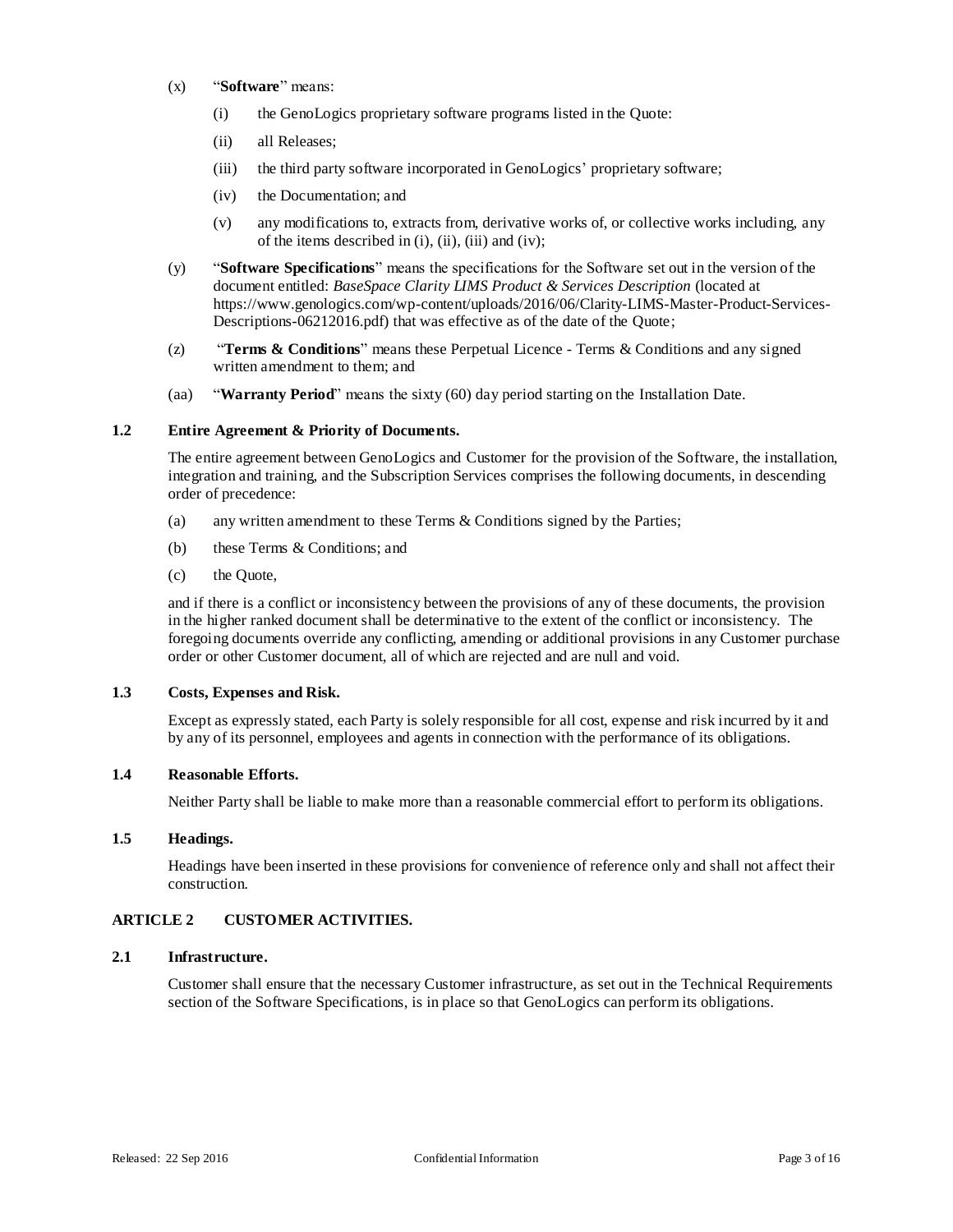# **ARTICLE 3 INSTALLATION, TRAINING & INTEGRATION**

## **3.1 Software Installation.**

GenoLogics shall install the Software at the Site remotely.

# **3.2 Training & Integration.**

GenoLogics shall perform the integration, if any, and the training specified in the Quote.

# **ARTICLE 4 MAINTENANCE & SUPPORT**

## **4.1 Contact Point**

During the Maintenance & Support Term:

- (a) GenoLogics shall maintain, and keep Customer advised of, a contact point (the "**Contact Point**") for Error reporting.
- (b) Customer shall promptly notify GenoLogics, at the Contact Point, of all Errors that it wishes GenoLogics to address.

# **4.2 Definitions.**

# (a) "**Business Hours**" means:

- (i) if, as specified in the Quote, Customer has purchased Standard Support:
	- (1) if the Site is located in Canada, the USA, Mexico, Central or South America: 8:00 am to 5:00 pm Pacific, Monday to Friday, excluding statutory holidays in Canada; or
	- (2) if the Site is located anywhere else: 8:00 am to 5:00 pm GMT, Monday to Friday, excluding statutory holidays in England & Wales;
- (ii) if, as specified in the Quote, Customer has purchased Extended Support: 8:00 am GMT to 5:00 pm Pacific, Monday to Friday, excluding statutory holidays in England & Wales and excluding statutory holidays in Canada.
- (b) "**Important Problem**" means an Error which materially affects Production but for which a workaround exists such that the Production can substantially continue; and
- (c) "**Stopper**" means a severe Error in the Software that causes the Software to fail or to substantially cease Production and for which no workaround exists and work cannot continue.

#### **4.3 Maintenance & Support.**

During the Maintenance & Support Term, GenoLogics shall provide maintenance and support for the Software (the "**Maintenance & Support**") as follows:

- (a) *Releases*.
	- (i) GenoLogics shall provide Customer with all Releases that GenoLogics makes available to its customers and does not separately price or market.
	- (ii) GenoLogics shall install all Releases in Customer's Production environment.
	- (iii) Customer shall be solely responsible for installing Releases in Customer's Non-Production environment.
- (b) *Error Corrections*.
	- (i) Severity 1: Stopper.
		- (1) During Business Hours, GenoLogics shall acknowledge a Stopper within two (2) hours of it being reported to the Contact Point.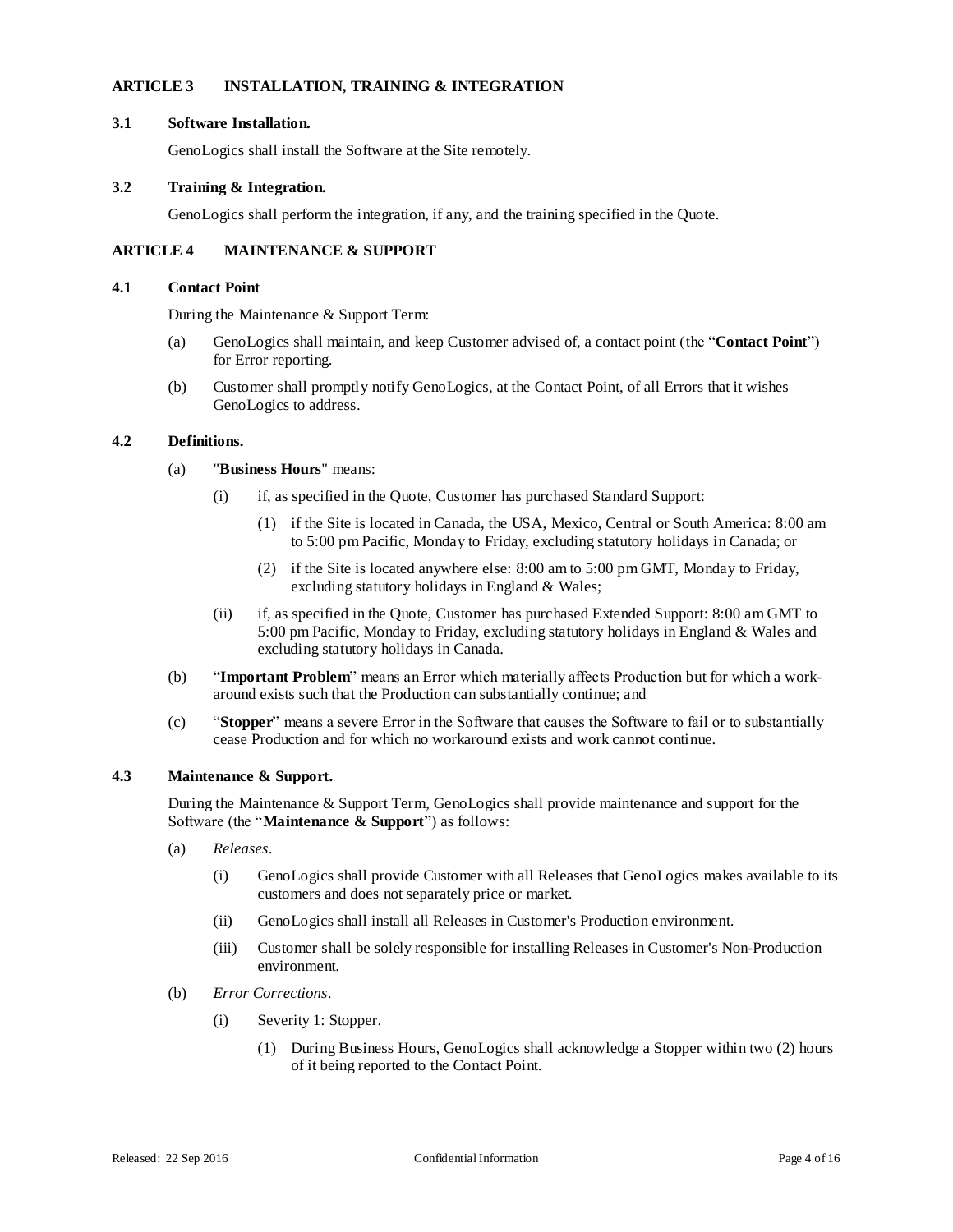- (2) Outside Business Hours, GenoLogics shall acknowledge a Stopper that is reported to the Contact Point within two (2) hours of the commencement of the next working day.
- (3) GenoLogics shall commence resolution of the Stopper within one (1) hour of acknowledgement, and shall continue until the "Stopper" is resolved or GenoLogics provides a work-around. Where reasonably necessary and commercially reasonable, GenoLogics may work outside of Business Hours to resolve the Stopper.
- (ii) Severity 2: Important Problem.

GenoLogics shall, during Business Hours:

- (1) acknowledge an Important Problem within two (2) hours of the Important Problem being reported to the Contact Point;
- (2) commence resolution of the Important Problem within four (4) hours of such acknowledgement; and
- (3) shall use commercially reasonable efforts until the Important Problem is resolved.
- (iii) Severity 3: Low.

All problems that are not Stoppers or Important Problems, including without limitation Errors in the Non-Production environment, minor Errors that do not materially affect Production, and Documentation correction requests, are "Low". GenoLogics shall log Low problems and use commercially reasonable efforts to correct Low problems during Business Hours, but does not guarantee response or resolution time.

## **4.4 Standard of Maintenance & Support.**

In providing the Maintenance & Support, GenoLogics shall:

- (a) use reasonable commercial efforts to minimize disruption to Customer's activities;
- (b) be deemed to have commenced resolution of an Error when it logs in the reported Error and commits personnel and resources to correct, or work around, the Error;
- (c) use commercially reasonable efforts to respond to and correct verifiable and reproducible Errors when reported to GenoLogics;
- (d) not be liable to provide Maintenance & Support for Errors that Customer does not report to the Contact Point; and
- (e) once it has provided Customer with a Patch, include the Patch in the next Minor Update.

# **4.5 Limitations on Maintenance & Support.**

GenoLogics:

- (a) shall support and maintain only the current Major Release and the immediately previous Major Release;
- (b) may change the API from time to time, but shall continue to support the previous version of any API changed, discontinued or deprecated for twelve (12) months after the change, discontinuation, or deprecation;
- (c) may, with prior written notice to Customer, cease Maintenance & Support, and may vary or charge additional fees for Maintenance & Support, for Releases older than the current Major Release and immediately previous Major Release; and
- (d) shall not be liable to provide Maintenance & Support for any software other than the Software.

## **4.6 Backups.**

Customer is responsible for all back-ups of, including but not limited to, projects, sample meta-data, configuration, custom scripts and uploaded content.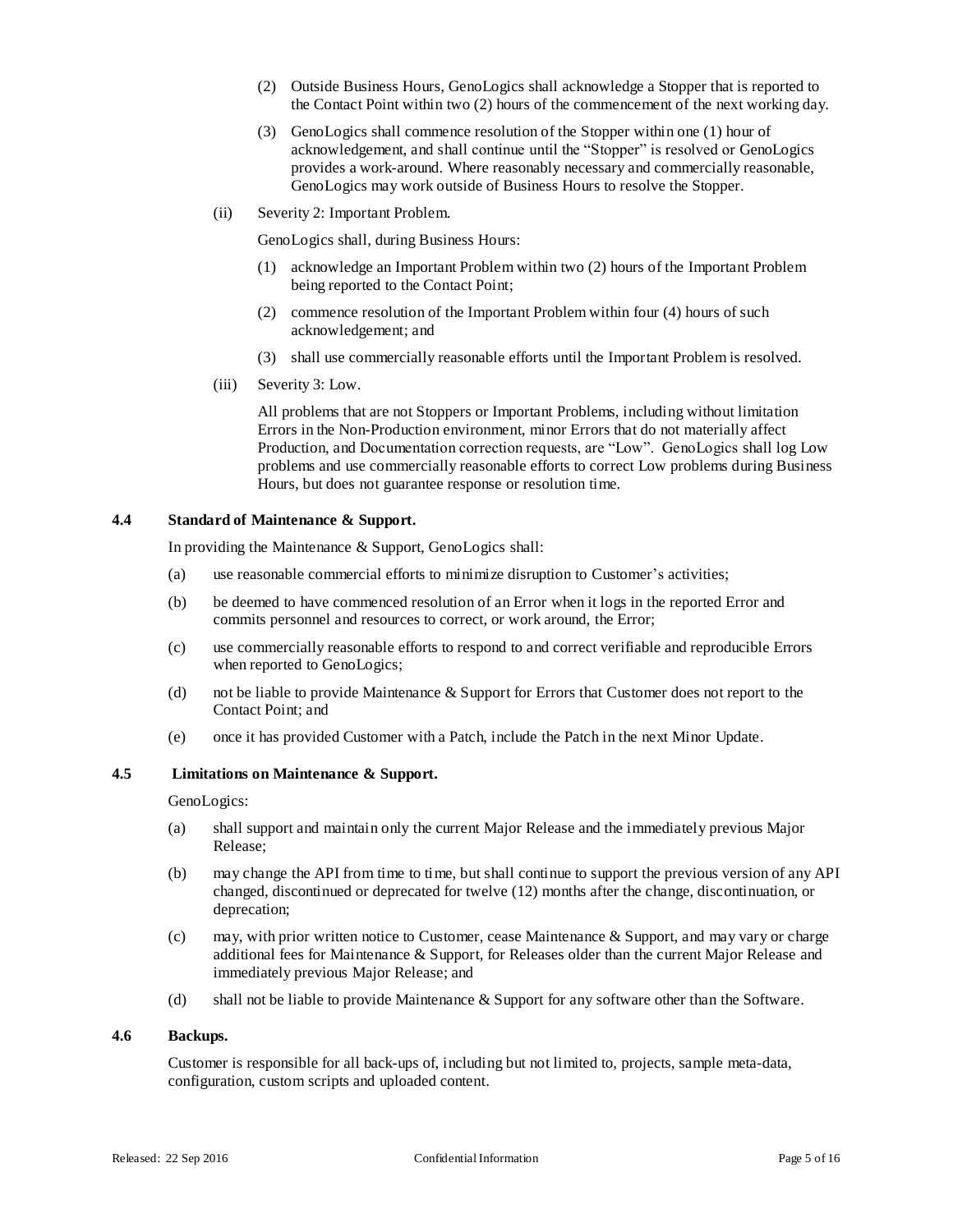# **4.7 Additional Services.**

During the Maintenance & Support Term, in addition to the installation, integration and training activities associated with the first installation of the Software, as set out in the Quote, GenoLogics shall, if the Parties agree in writing, subject to the payment of applicable fees, provide installation of Software (other than the first installation of the Software), education, consulting or other professional services (collectively the "**Additional Services**").

# **ARTICLE 5 LICENCE**

# **5.1 License.**

- (a) Subject to these Terms & Conditions, GenoLogics grants to Customer, as of the Installation Date, a non-exclusive, non-transferable, limited, perpetual license (the "**Licence**") to:
	- (i) use the executable (object) code form of the Software to the maximum number of operating copies and named users, and at the Site in a Production environment, specified in the Quote;
	- (ii) make and use one (1) copy of the executable (object) code form of the Software in a Non-Production environment only; and
	- (iii) make one (1) copy of the executable (object) code form of the Software for back-up purposes, to be used only if the Production copy of the Software is lost, corrupted or destroyed, in which case Customer may make one (1) additional copy to replace the back-up copy.
- (b) Customer acknowledges that it is not licensed:
	- (i) to use the Software on any additional processor or equipment; or
	- (ii) to use the Software for the business of any other entity other than Customer,

and any such additional use shall require an additional license from GenoLogics.

- (iii) to use the source code version of the Software.
- (iv) to transfer the Software from the Site to another location without the prior written consent of GenoLogics, which shall not be unreasonably withheld, conditioned, or delayed.

## **5.2 Notices.**

Customer shall not obliterate, alter or remove any proprietary or Intellectual Property notices from the Software and shall reproduce on any copies of the Software that Customer is authorized to make, all notices as they appear on the Software being copied.

# **5.3 Licence Restrictions.**

Customer shall not copy, except as permitted by Paragraph 5.1(a), adapt, transcribe, merge, reverse engineer, reverse assemble, reverse compile, sublicense, distribute, market, rent, lease, transfer or otherwise dispose of, or use as part of a service bureau, any part of the Software.

# **5.4 Intellectual Property in the Software.**

Customer acknowledges that except for the limited Licence granted under Section 5.1 [Licence]:

- (a) it acquires no right, title or interest in or to the Intellectual Property in the Software; and
- (b) all proprietary and Intellectual Property rights, title and interest including copyright in and to the original and all copies of the Software shall be and remain that of GenoLogics and third party licensors.

#### **5.5 Ownership of Improvements.**

(a) *Creation of Improvements*. Immediately upon creation, Customer expressly and irrevocably assigns to GenoLogics all right, title and interest in and to all Intellectual Property in and to all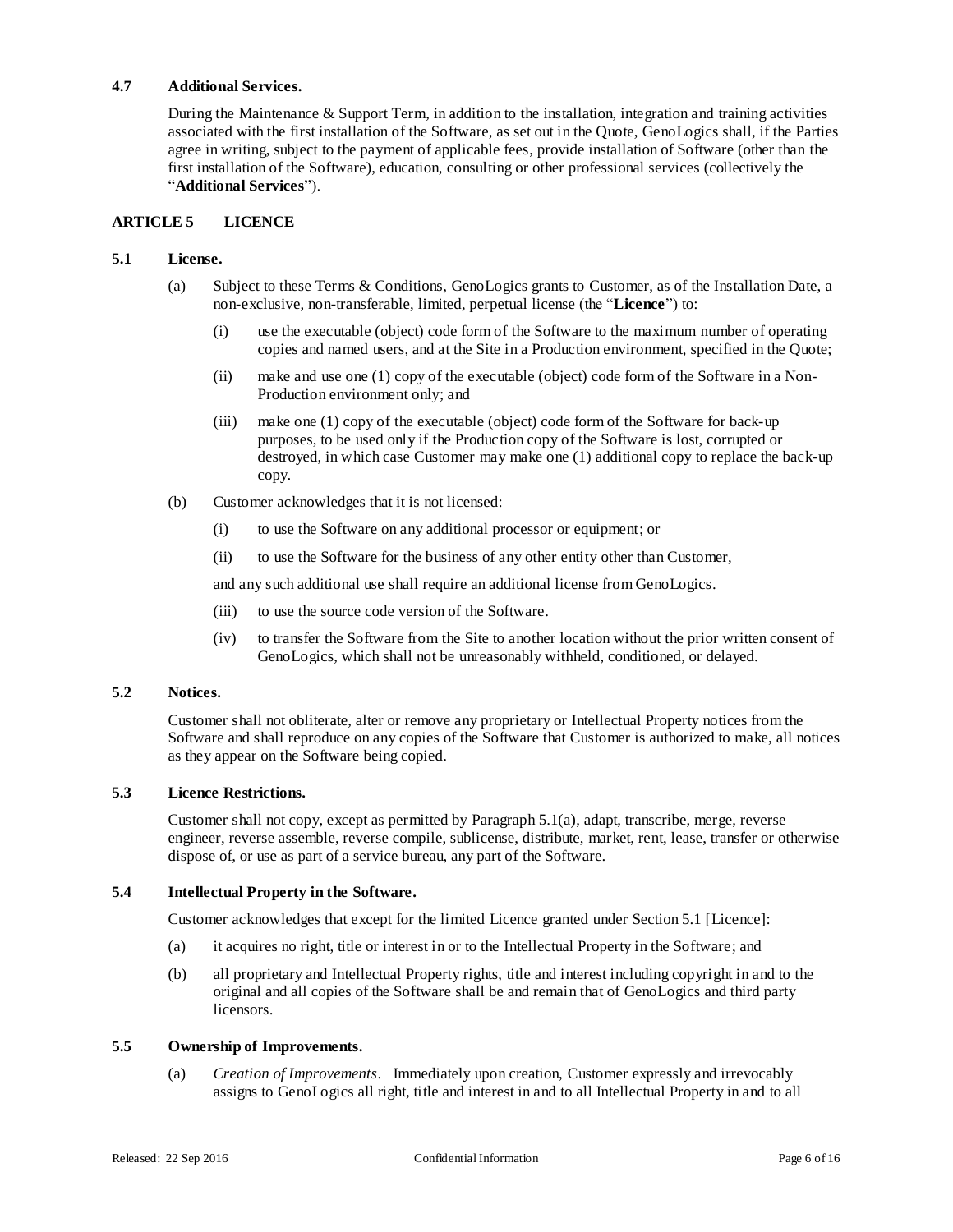improvements to the Software that Customer conceives (collectively the "**Improvements**"). For greater certainty, Improvements do not include scripts developed by, or on behalf of, Customer using the Software's APIs.

- (b) *Disclosure of Improvements*. Customer shall promptly disclose to GenoLogics all Improvements during the Maintenance & Support Term.
- (c) *Assistance in Recordation*. Customer shall, at GenoLogics' expense, provide reasonable commercial assistance, including the execution of documents, as is necessary for GenoLogics to evidence its sole Intellectual Property in and to all of the Improvements.

#### **5.6 Ownership of Scripts and Customer Data.**

GenoLogics acknowledges that it acquires no right, title or interest in and to any Intellectual Property in or to any of the scripts developed by, or on behalf of, Customer using the Software's APIs, or in or to any of Customer's data that is stored, or accessed by, the Software.

### **ARTICLE 6 FEES & PAYMENT**

#### **6.1 Invoices.**

GenoLogics shall issue an invoice to Customer for each amount due.

# **6.2 Fees & Taxes.**

During the Maintenance & Support Term, Customer shall:

- (a) pay GenoLogics:
	- (i) the Licence Fee;
	- (ii) the Maintenance & Support Fees;
	- (iii) the installation, integration and training fees set out in the Quote;
	- (iv) the fee agreed by the Parties for Additional Services, if any;
	- (v) the travel expenses agreed by the Parties; and
	- (vi) all taxes (including sales, use, property, excise, value added and gross receipts but not including taxes based on GenoLogics' income), import duties and fees and charges of any kind levied or imposed by any federal, provincial, state or local governmental entity in connection with the foregoing items;
- (b) make all payments not in good faith dispute net thirty days (N/30) of the date of the invoice in the currency specified in the Quote;
- (c) where payment is made by wire or other electronic funds transfer, be solely responsible for any bank or other fees charged, and will reimburse GenoLogics for any such fees; and
- (d) promptly notify GenoLogics in writing of any amounts in dispute.

#### **6.3 Arrears.**

If Customer fails to pay any amount not in good faith dispute when due, GenoLogics may, without prejudice to any other remedy, stop or suspend its performance on written notice to Customer, alter payment terms, and charge interest on all overdue amounts at the rate of one percent (1.0%) per month compounded monthly (12.68% per year), or if less, the maximum rate allowed by law. Upon demand, Customer shall pay all such interest charges and all reasonable collection fees, including reasonable legal expenses.

#### **6.4 Audit.**

While Customer has the Software under its care or control, Customer shall, every twelve (12) months, permit GenoLogics and its representatives and agents to conduct an annual audit of Customer's relevant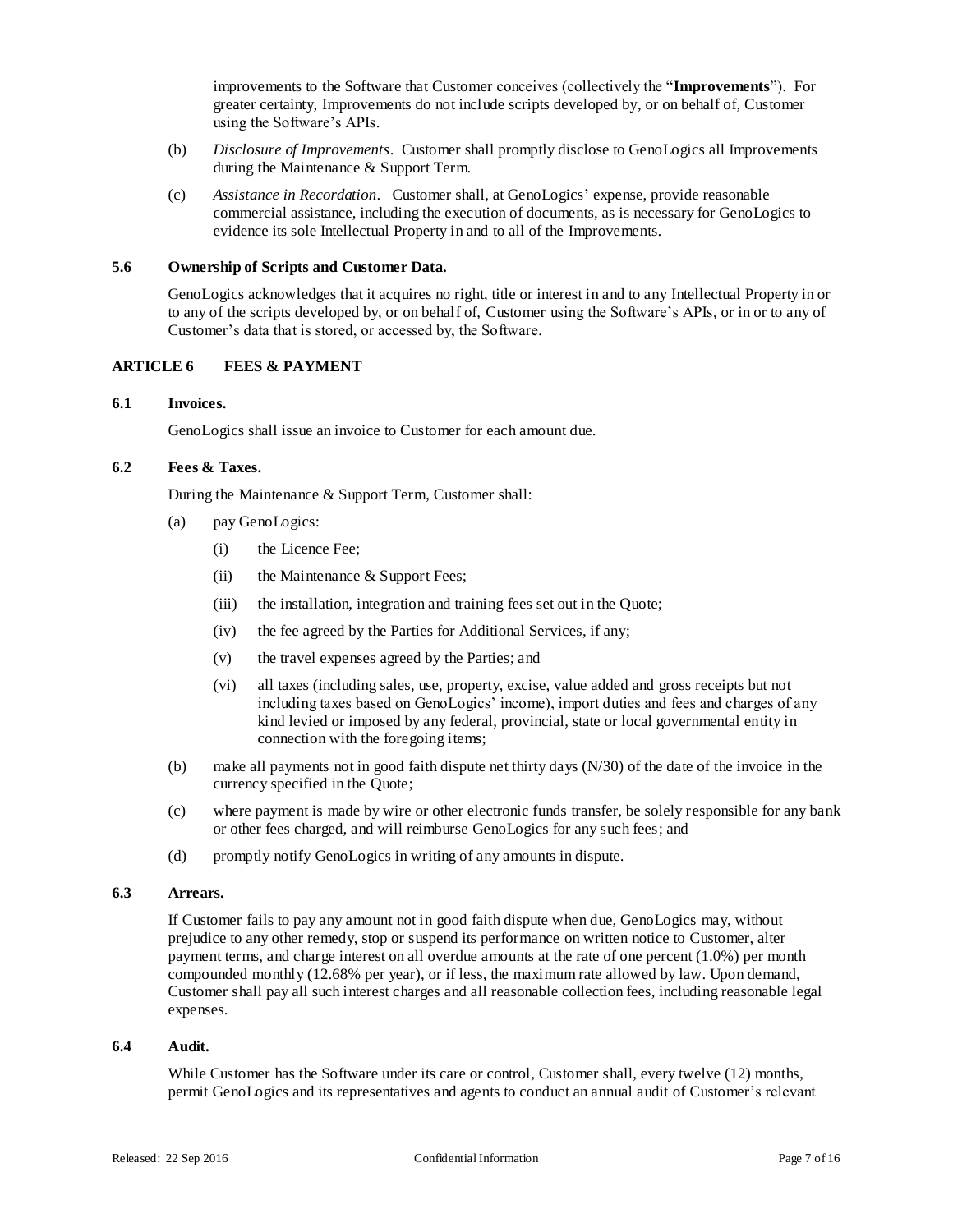records and computer systems in order to verify Customer's compliance with the Terms & Conditions. Such audits shall be conducted, during Customer's normal working hours with reasonable advance notice, at Customer's place of business and where the Software licensed to Customer is, or was,located. GenoLogics shall pay for the cost of the audit unless GenoLogics reasonably determines from the audit that Customer has materially breached the Terms & Conditions, in which case Customer shall pay the cost of the audit and all additional amounts owed to GenoLogics as determined by the audit. For greater certainty, a material breach of the Terms & Conditions includes, but is not limited to:

- (a) Customer's use of more than the authorized number of operating copies of the Software; or
- (b) Customer exceeding the authorized maximum number of named users for the Software,

by more than ten percent (10%).

## **ARTICLE 7 WARRANTIES**

#### **7.1 Software Warranty.**

GenoLogics warrants that:

- (a) the Software shall perform in all material respects in accordance with the Software Specifications;
- (b) the Software does not contain any virus, worm, virus macro, Trojan horse, or other component designed to permit unauthorized access, disable, erase, or otherwise harm the Software, or any element of it;
- (c) the Software does not contain any Spy-ware ("Spy-ware" means any software that covertly gathers user information through Customer's Internet connection without Customer's knowledge, or which monitors Customer's use of the Software, unless requested and authorized in writing by Customer for support purposes). For greater certainty, "Spyware" does not include the analytics platform that GenoLogics uses to provide anonymous aggregated data about, or related to, Customer's usage of the Software;
- (d) it has the right to license to Customer all Intellectual Property in and to the Software; and
- (e) it is not aware of any claims by third parties that the Software, or any part of it, infringes the Intellectual Property rights of those third parties as of the Installation Date,

## **7.2 Services Warranty.**

GenoLogics warrants that the installation, integration, training and Maintenance & Support shall be performed by persons who have the qualifications, knowledge, skill and ability to perform these activities.

# **7.3 Warranty Period Remedy.**

GenoLogics warrants that during the Warranty Period, it shall promptly remedy any failure to meet the warranties set out in Section 7.1 [Software Warranties], and if it is unable to do so to the satisfaction of Customer, acting reasonably, within ninety (90) days of the end of the Warranty Period, Customer may return to GenoLogics, or certify the destruction of, all copies of the Software, following which GenoLogics shall promptly refund to Customer the full amount of the Licence Fee.

## **7.4 Post Warranty Period Remedy.**

GenoLogics warrants that, after the Warranty Period, if the Software fails to meet the warranties set out in Section 7.1 [Software Warranties], GenoLogics shall remedy such failure in accordance with ARTICLE 4 [Maintenance & Support].

# **7.5 WARRANTY EXCLUSIONS.**

THE WARRANTIES SET OUT IN SECTIONS 7.1 [SOFTWARE WARRANTY], 7.2 [SERVICES WARRANTY], 7.3 [WARRANTY PERIOD REMEDY], AND 7.4 [POST WARRANTY PERIOD REMEDY] ARE IN LIEU OF ALL OTHER WARRANTIES, AND THERE ARE NO OTHER WARRANTIES, REPRESENTATIONS, CONDITIONS, OR GUARANTEES OF ANY KIND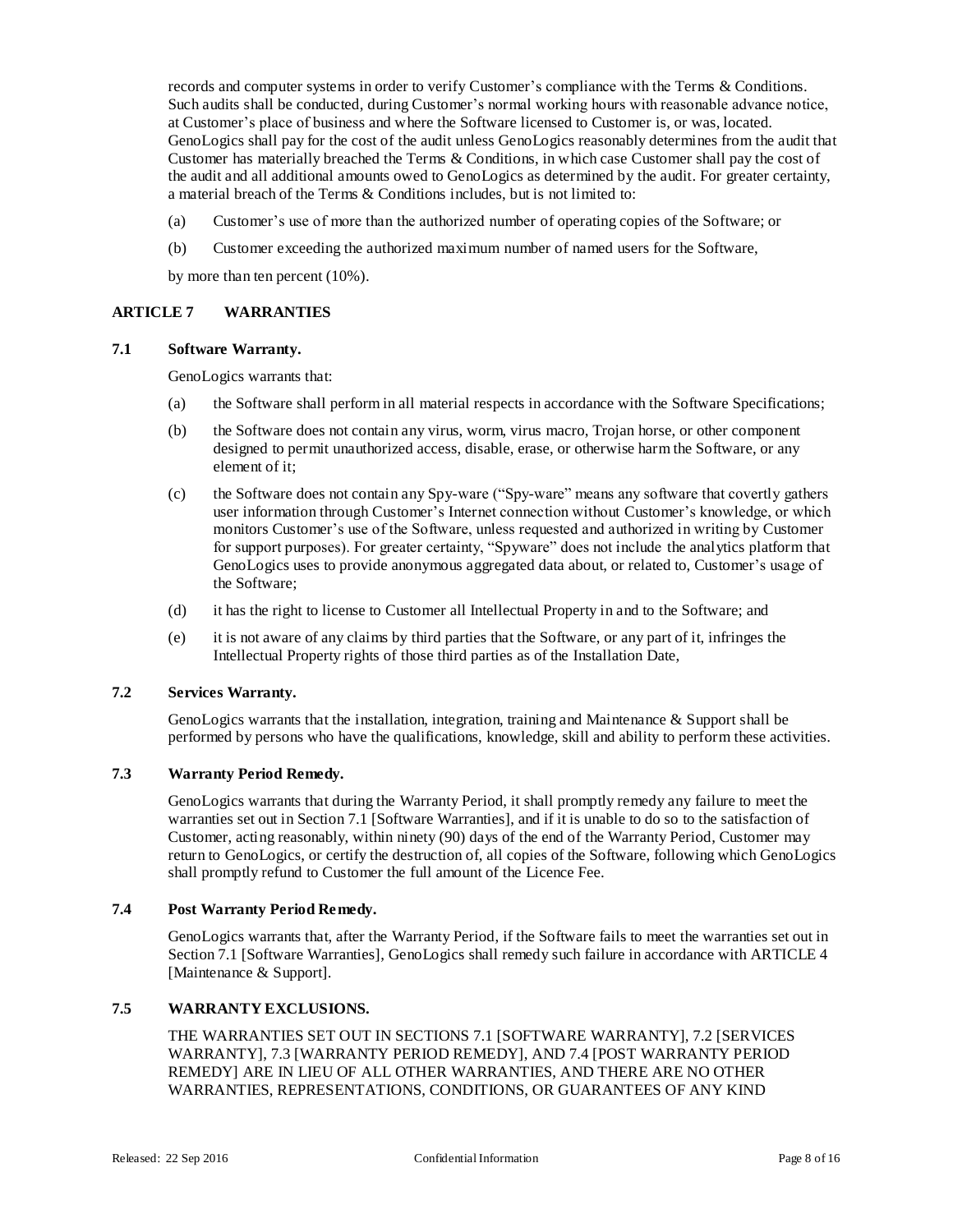WHATSOEVER, EITHER EXPRESS OR IMPLIED OR STATUTORY, INCLUDING, BUT NOT LIMITED TO THOSE REGARDING MERCHANTABILITY, MERCHANTABLE QUALITY, DURABILITY, FITNESS FOR PURPOSE, CORRESPONDENCE TO SAMPLE, TITLE, DESIGN, CONDITION, OR QUALITY. WITHOUT LIMITING THE FOREGOING, GENOLOGICS DOES NOT WARRANT THAT SOFTWARE SHALL MEET THE REQUIREMENTS OF CUSTOMER OR THAT THE OPERATION OF SOFTWARE SHALL BE FREE FROM INTERRUPTION OR ERRORS.

## **7.6 WARRANTY RESTRICTIONS.**

GENOLOGICS SHALL HAVE NO OBLIGATION TO REPAIR OR REPLACE SOFTWARE DAMAGED BY ACCIDENT OR OTHER EXTERNAL CAUSE, OR THROUGH THE FAULT OR NEGLIGENCE OF ANY PARTY OTHER THAN GENOLOGICS.

# **ARTICLE 8 INFRINGEMENT INDEMNIFICATION**

### **8.1 Infringement Indemnification.**

If any part of the Software becomes the subject of a Claim of infringement of any third party Intellectual Property or if GenoLogics or Customer determines that such a Claim is likely or imminent, GenoLogics shall:

- (a) procure for Customer the right to continue using the Software;
- (b) rework the Software to make it non-infringing; or
- (c) substitute other software or documentation, as applicable, of similar capability within a commercially reasonable period;

but if none of the above options are available on a basis that GenoLogics finds commercially reasonable, GenoLogics shall notify Customer that it is terminating the agreement between the Parties, in which case:

- (d) Customer shall return to GenoLogics, or certify the destruction of, all copies of the Software;
- (e) GenoLogics shall refund to Customer the total amount of Licence Fees depreciated in a straight line over a four (4) year period; and
- (f) subject to Section 8.2 [Qualifications] and ARTICLE 10 [Limitations of Liability], GenoLogics shall defend or settle the Claim and shall pay all damages and costs finally awarded against Customer after all appeals, and any and all costs reasonably and directly incurred by Customer.

## **8.2 Qualifications.**

GenoLogics' obligations under Section 8.1 [Infringement Indemnification] are subject to Customer's strict compliance with all of the following:

- (a) Customer must give GenoLogics prompt written notice of the Claim, access to all Customer information reasonably necessary to defend or settle the Claim, and complete authority to defend, negotiate and settle the Claim, provided the settlement does not impose liability on Customer;
- (b) Customer must not settle or compromise the Claim without GenoLogics' written consent; and
- (c) the Claim must not be based on:
	- (i) Customer's use of the Software other than in accordance with the provisions of the Terms  $\&$ Conditions;
	- (ii) Customer's use of an altered version of the Software, unless the alteration was by GenoLogics;
	- (iii) Customer's use of a version of the Software other than the current Release and the immediately preceding Release, provided GenoLogics has made a current version available to Customer; or
	- (iv) the use of the Software in combination with hardware or software not provided by GenoLogics or approved in writing by GenoLogics.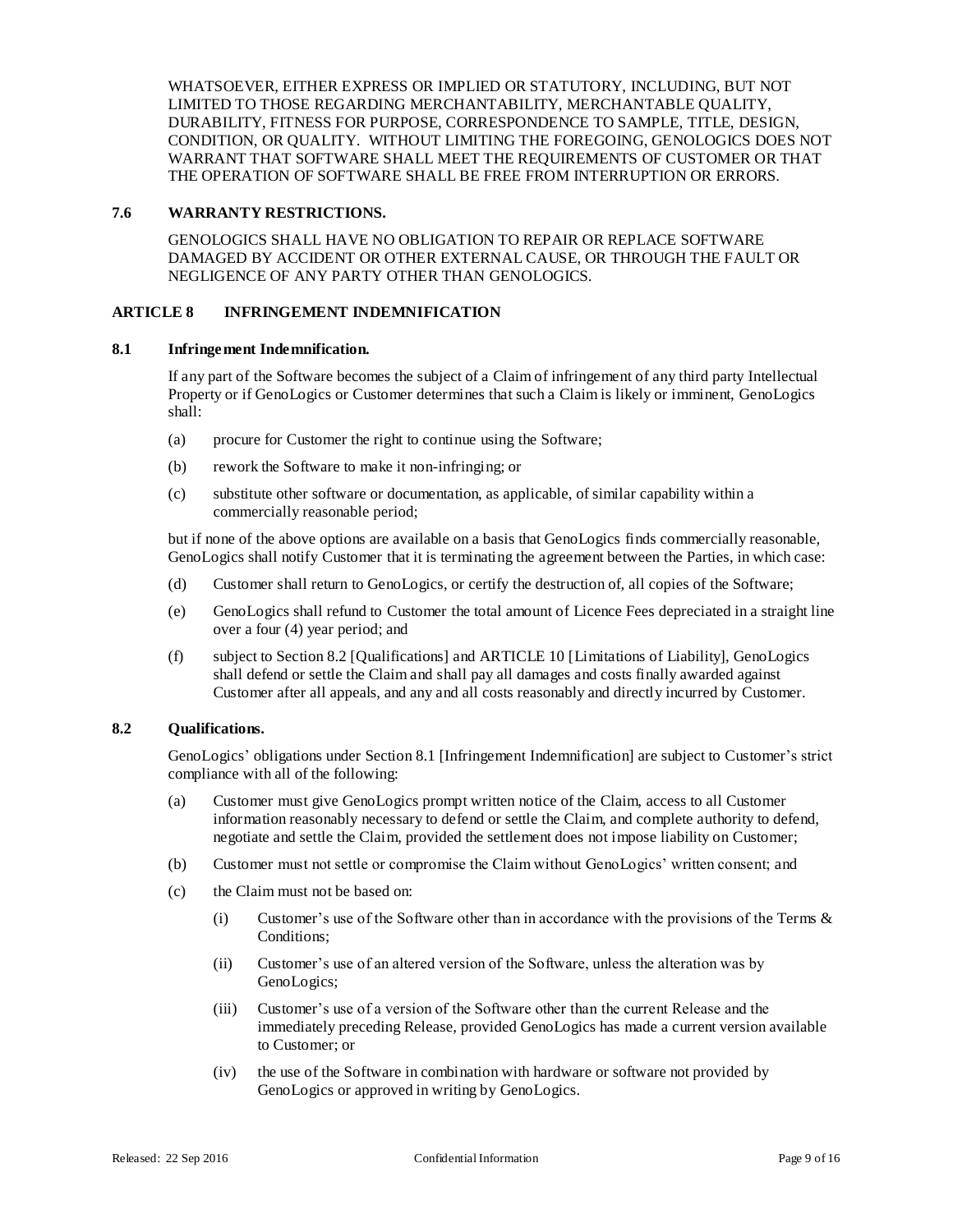# **8.3 Entire Liability for Infringement of Intellectual Property.**

THIS ARTICLE 8 STATES THE ENTIRE OBLIGATIONS OF GENOLOGICS AND CUSTOMER'S SOLE REMEDY WITH RESPECT TO INFRINGEMENT OF INTELLECTUAL PROPERTY RIGHTS OF THIRD PARTIES.

# **ARTICLE 9 CONFIDENTIALITY**

## **9.1 Definitions.**

- (a) "**Confidential Information**" means any information that has been created, discovered, or developed by or for a Disclosing Party, or that has been made known to Disclosing Party. Confidential Information of GenoLogics includes, but is not limited to, the Software. To be protected, Confidential Information that is disclosed:
	- (i) in writing, must be marked "Confidential" or "Proprietary";
	- (ii) by delivery of items, or by access to a database, must be identified as "Confidential" or "Proprietary";
	- (iii) be of a nature that a reasonable person would (in all the circumstances) consider confidential; or
	- (iv) orally or visually, must at the time of disclosure be identified as confidential and memorialized in writing by the Disclosing Party within fifteen (15) days of the date of first disclosure;
- (b) "**Disclosing Party**" means the Party disclosing its Confidential Information; and
- (c) "**Receiving Party**" means the Party receiving the Confidential Information of the other Party.

# **9.2 Obligations.**

- (a) Disclosing Party shall treat all of Disclosing Party's Confidential Information as confidential.
- (b) Receiving Party shall protect the Confidential Information of the Disclosing Party in the same manner that it protects the confidentiality of its own Confidential Information of like kind but in no case with less than reasonable care.
- (c) Receiving Party shall not use the Confidential Information of the Disclosing Party, except in connection with the performance of the Receiving Party's obligations under, or as permitted by, these Terms & Conditions (collectively the "**Purpose**").

## **9.3 Return of Information.**

- (a) Upon expiration or termination of the Maintenance & Support Term, or upon the written instruction of the Disclosing Party, the Receiving Party shall:
	- (i) return or destroy all of the Disclosing Party's Confidential Information; and
	- (ii) provide a certificate, signed by a senior officer of the Receiving Party, attesting to such return or destruction.
- (b) A Receiving Party shall be deemed to have destroyed electronic Confidential Information when it executes an application or operating system-level, commercially reasonable permanent delete function on it. Despite the foregoing, each Receiving Party may retain one copy of the Disclosing Party's Confidential Information for archival purposes.

# **9.4 Responsibility and Indemnity.**

Each Receiving Party shall be responsible to the Disclosing Party for any disclosure of Confidential Information that is not permitted by the Terms & Conditions to the extent caused by the Receiving Party and for any failure by the Receiving Party to comply with the Terms & Conditions. Each Receiving Party shall defend, indemnify and hold harmless the Disclosing Party, from and against any and all Claims arising out of any breach by the Receiving Party of this ARTICLE 9.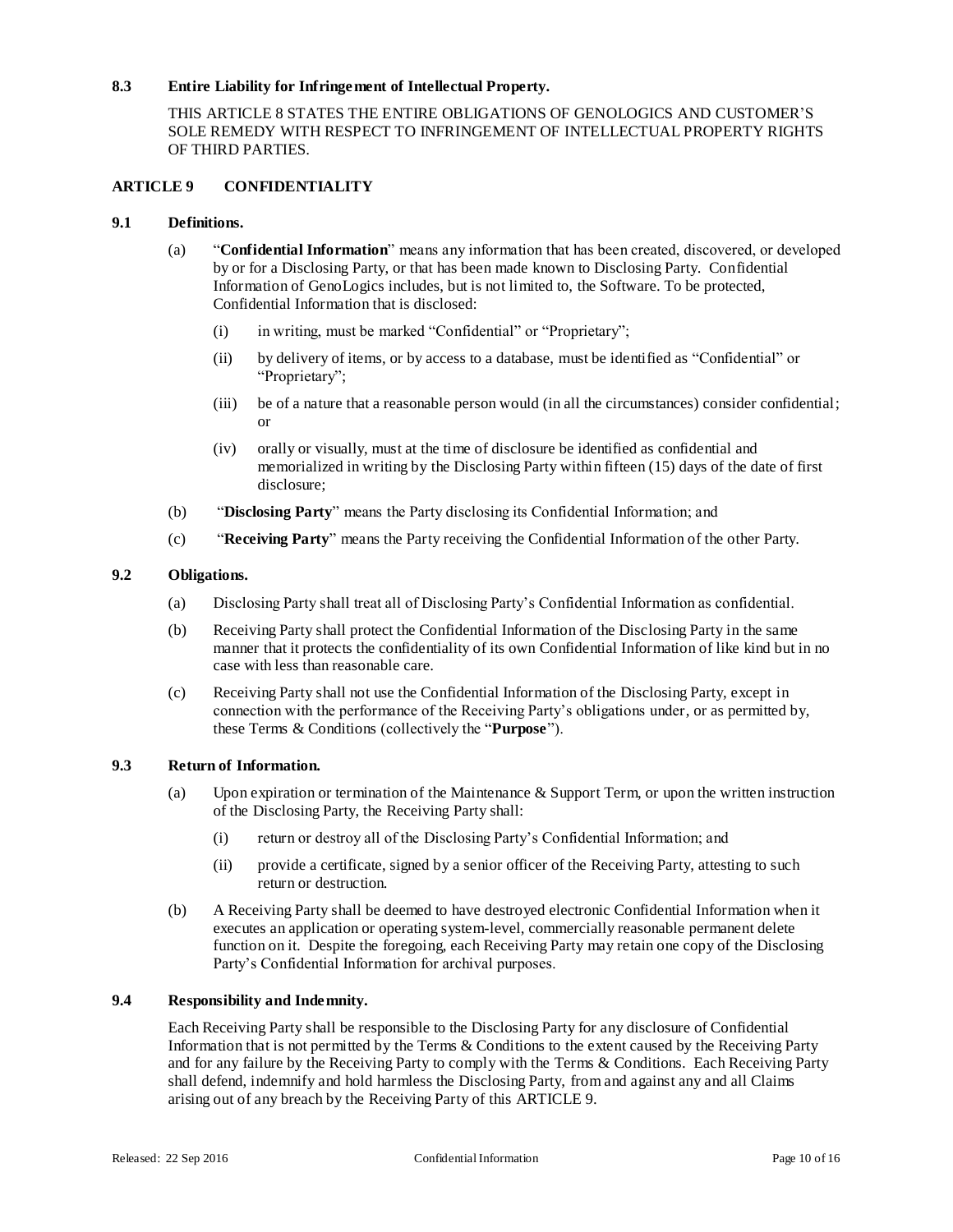# **9.5 Ownership of Confidential Information.**

Except for the limited right to use the Disclosing Party's Confidential Information for the Purpose, the Disclosing Party does not grant Receiving Party any right, title or interest in or to Disclosing Party's Confidential Information.

# **9.6 Exceptions.**

The obligations of confidentiality set out in this ARTICLE 9 shall not apply in respect of uses or disclosures of Confidential Information where:

- (a) the Disclosing Party consents in writing;
- (b) a Receiving Party can establish with documentary evidence that, other than as a result of a breach of the Terms & Conditions, the Confidential Information:
	- (i) is available in the public domain;
	- (ii) was disclosed to it by a third party without violating confidentiality obligations; or
	- (iii) was already known by it or was subsequently developed by it without any use of Confidential Information,
- (c) where required by applicable regulatory authorities or by judicial or administrative process or timely disclosure requirements imposed by law or by stock exchange policies, if the Receiving Party first provides to the Disclosing Party prompt notice of the required disclosure, maintains confidentiality to the greatest extent permissible and takes such steps as may be reasonable in the circumstances to allow the Disclosing Party to seek a protective order with respect to the confidentiality of the information required to be disclosed.

# **9.7 Equitable Relief.**

Each Receiving Party acknowledges that, if it breaches its obligations under this ARTICLE 9, money damages would be inadequate to remedy such breach. Accordingly, the Disclosing Party shall be entitled to seek, and a court of competent jurisdiction may grant, specific performance and injunctive or other equitable relief as a remedy for any breach of the Terms & Conditions, and the Receiving Party waives any right that a bond be posted in connection with the granting of the injunctive or other equitable relief. Such remedy shall be in addition to all other remedies, including money damages, available to the Disclosing Party at law or in equity.

# **ARTICLE 10 LIMITATIONS OF LIABILITY**

# **10.1 NO INDIRECT DAMAGES.**

EXCEPT FOR BREACH OF ITS OBLIGATIONS UNDER ARTICLE 9 [CONFIDENTIALITY], TO THE MAXIMUM EXTENT PERMITTED BY APPLICABLE LAW, IN NO EVENT SHALL EITHER PARTY BE LIABLE TO THE OTHER PARTY FOR INDIRECT DAMAGES OR LOSSES (IN CONTRACT OR TORT) IN CONNECTION WITH OR ARISING UNDER THE AGREEMENT BETWEEN THE PARTIES, INCLUDING BUT NOT LIMITED TO DAMAGES FOR LOST PROFITS, LOST SAVINGS, OR INCIDENTAL, CONSEQUENTIAL, OR SPECIAL DAMAGES, EVEN IF CAUSED BY THAT PARTY'S NEGLIGENCE AND EVEN IF IT HAS KNOWLEDGE OF THE POSSIBILITY OF SUCH POTENTIAL LOSS OR DAMAGE.

# **10.2 LIMITS ON LIABILITY.**

EXCEPT FOR CLAIMS BASED ON FRAUD, INTENTIONAL MISCONDUCT, BREACH OF ITS OBLIGATIONS UNDER ARTICLE 9 [CONFIDENTIALITY] AND, IN THE CASE OF CUSTOMER, BREACH OF THE LICENCE, TO THE EXTENT PERMITTED BY LAW, IF FOR ANY REASON A PARTY BECOMES LIABLE TO THE OTHER PARTY FOR DIRECT OR ANY OTHER DAMAGES FOR ANY CAUSE WHATSOEVER, AND REGARDLESS OF THE FORM OF ACTION (IN CONTRACT OR TORT INCLUDING NEGLIGENCE), INCURRED IN CONNECTION WITH OR ARISING UNDER THE AGREEMENT BETWEEN THE PARTIES, THE AGGREGATE LIABILITY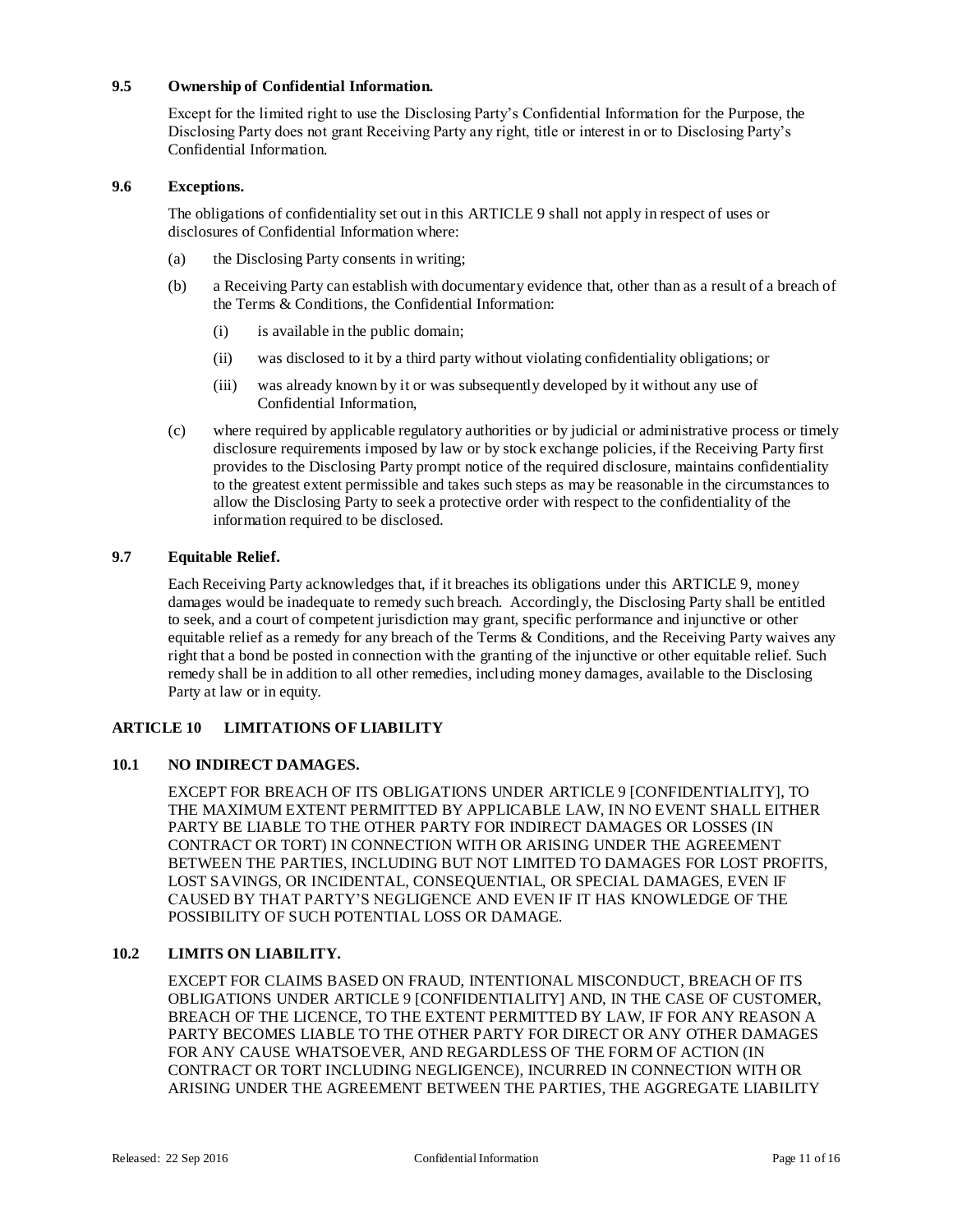### OF THAT PARTY FOR ALL DAMAGES, INJURY, AND LIABILITY SHALL NOT EXCEED THE TOTAL AMOUNT PAID BY CUSTOMER TO GENOLOGICS DURING THE IMMEDIATELY PRECEDING TWELVE (12) MONTHS, LESS THE AMOUNT OF ANY DAMAGES ALREADY PAID.

# **ARTICLE 11 TERM**

## **11.1 Term.**

The Terms & Conditions shall be effective from the effective date set out in the purchase order referencing the Quote until terminated under ARTICLE 14 [Termination].

# **ARTICLE 12 DISPUTE RESOLUTION**

## **12.1 Arbitration.**

All disputes, claims and controversies arising out of or in connection with the agreement between the Parties shall be finally settled by arbitration.

### **12.2 Place of Arbitration.**

- (a) For all Customers in Canada, the USA, Mexico, Central and South America, the place of arbitration shall be New York, New York, USA.
- (b) For all Customers in Europe, the Middle East and Africa, the place of arbitration shall be London, England.
- (c) For all other Customers, the place of arbitration shall be Singapore.

### **12.3 Arbitration Confidential.**

The Parties shall keep the arbitration confidential.

#### **12.4 Language of Arbitration.**

- (a) The language of the arbitration shall be English.
- (b) If any document submitted as evidence in the arbitration is in a language other than English, the Party submitting the document shall, at is expense, provide a certified translation of the document.

#### **12.5 Decision Binding.**

All determinations arising out of the arbitral process shall be final and binding upon the Parties.

#### **12.6 Services Uninterrupted.**

Except for disputes relating to the Intellectual Property rights of a Party or to Confidential Information, each Party shall continue to perform its obligations during the resolution of any dispute or disagreement, including during any period of arbitration.

## **ARTICLE 13 FORCE MAJEURE**

#### **13.1 Definition.**

"**Force Majeure**" means any contingency beyond the reasonable control of a Party, including acts of God, fires, floods, wars, sabotage, civil unrest, accidents, labour disputes (other than those with the employees of the Party claiming Force Majeure), government laws, rules and regulations, whether valid or invalid, except that lack of funds or credit shall not constitute a Force Majeure.

#### **13.2 Effect of Force Majeure.**

Neither Party shall be responsible or liable for any delay or failure to perform due to Force Majeure if the affected Party: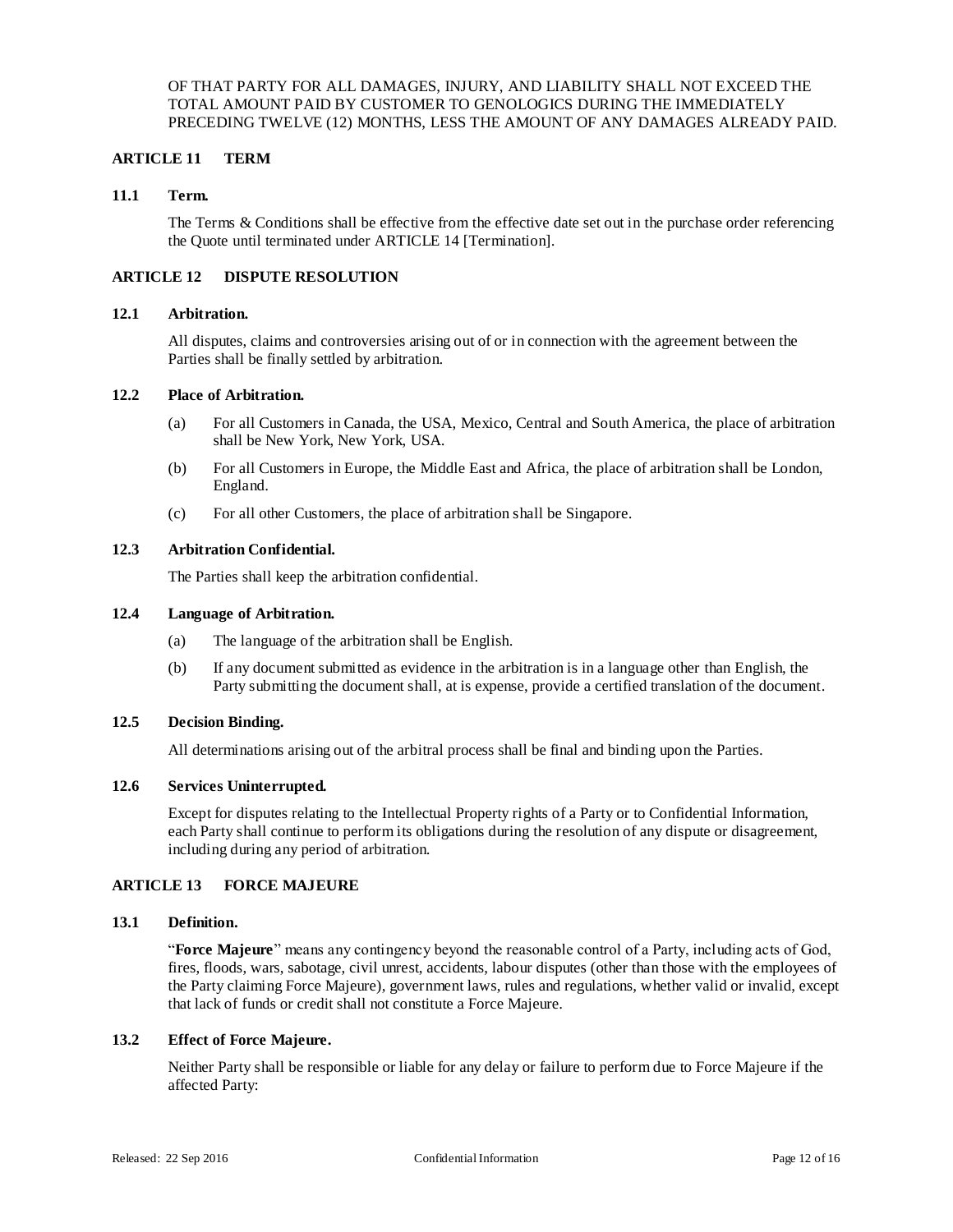- (a) notifies the other Party as soon as practicable in the circumstances of the nature and anticipated duration of the Force Majeure event as well as the steps it intends to take to overcome the Force Majeure event; and
- (b) takes all reasonable steps to prevent and minimi ze the delay or failure to perform.

# **ARTICLE 14 TERMINATION**

#### **14.1 Definitions.**

In this ARTICLE 15:

- (a) "**Default**" means any of the following:
	- (i) a Party is in material breach of ARTICLE 9 [Confidentiality];
	- (ii) a Party becomes insolvent or bankrupt or makes an assignment for the benefit of creditors, or if a receiver or trustee in bankruptcy is appointed, or if any proceeding in bankruptcy, receivership, or liquidation is instituted against the Party and is not dismissed within thirty (30) days following commencement;
	- (iii) the Software is seized under any legal process or confiscated; or
	- (iv) a Party is in Material Breach and does not remedy the breach within thirty (30) days of receipt of a notice from the other Party specifying the breach; and
- (b) "**Material Breach**" includes, but is not limited to:
	- (i) Customer failing to pay any amount not in dispute when due; or
	- (ii) GenoLogics failing to provide Maintenance & Support.

#### **14.2 Termination for Default.**

If there is a Default, the Party not in Default may immediately terminate the agreement between the Parties on written notice to the Party in Default, in which case:

- (a) the Party not in Default may claim any remedies which it may have at law or in equity;
- (b) the Party in Default shall pay all reasonable attorney's fees and disbursements incurred by the Party not in Default as a result of the termination.

## **14.3 Effect of Termination.**

If the agreement between the Parties is terminated under Section 14.2 [Termination for Default]:

- (a) **Payable on Termination.** Customer shall be liable to pay GenoLogics only for the Maintenance & Support and Additional Services provided, and the installation, integration, and training completed, as of the date of termination. For greater certainty, where the Additional Services are to be performed in discrete phases, Customer shall be liable to pay only for each discrete phase that has been completed.
- (b) **Non-exclusive Remedy**. The right of either Party to terminate is not an exclusive remedy, and each Party shall be entitled, alternatively or cumulatively, to damages for breach of the agreement between the Parties, to an order requiring performance of the obligations of the other Party, or to any other remedy available under the laws of any applicable jurisdiction.

### **14.4 Termination.**

On termination:

- (a) **Survival.** The following provisions shall survive:
	- (i) ARTICLE 1[Definitions & Interpretation];
	- (ii) ARTICLE 5 [Licence];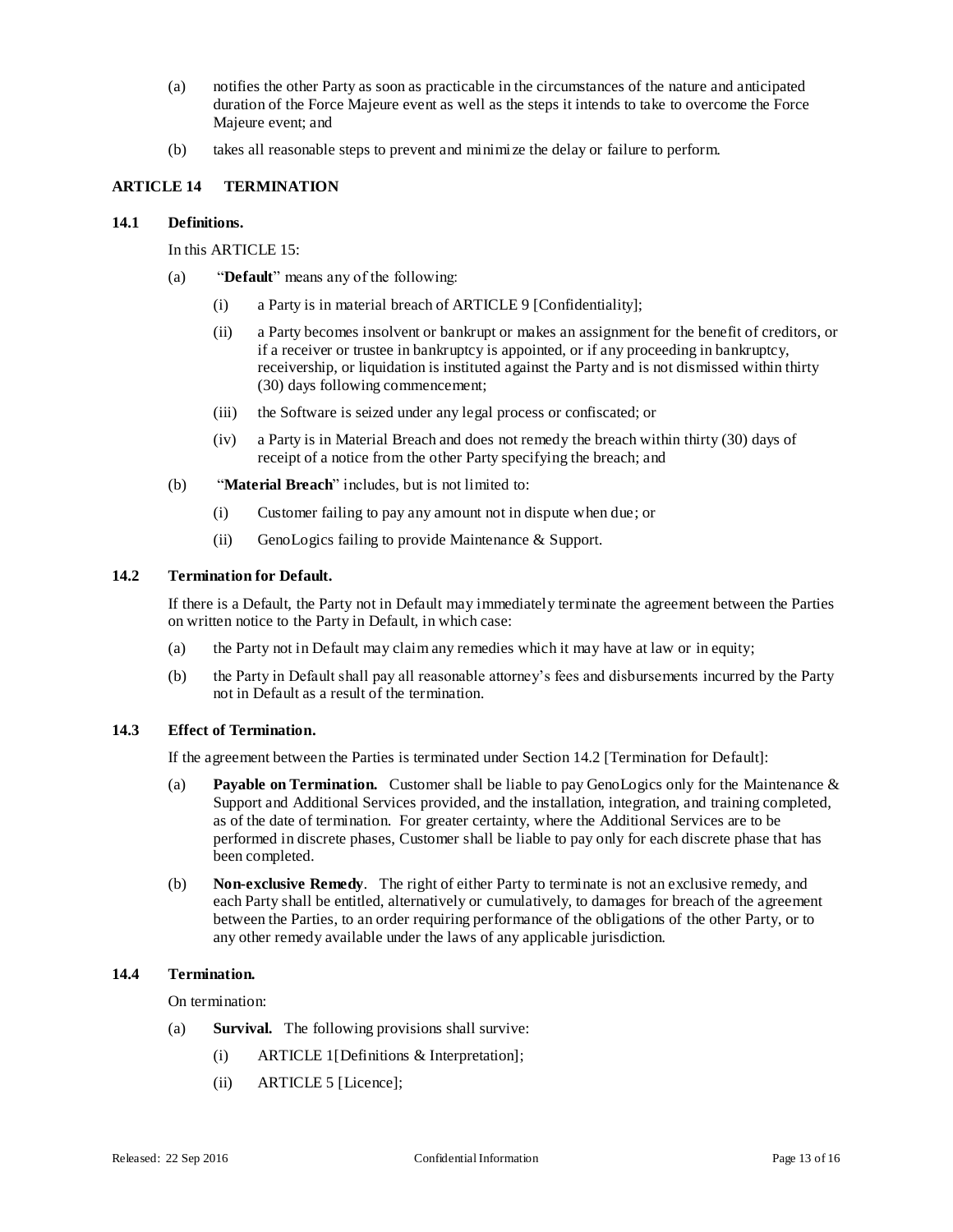- (iii) ARTICLE 6 [Fees & Payment];
- (iv) Section 7.5 [Warranty Exclusions] and Section 7.6 [Warranty Restrictions];
- (v) ARTICLE 8 [Infringement Indemnification];
- (vi) ARTICLE 9 [Confidentiality];
- (vii) ARTICLE 10 [Limitations of Liability];
- (viii) ARTICLE 12 [Dispute Resolution];
- (ix) ARTICLE 13 [Force Majeure];
- (x) this ARTICLE 14 [Termination]; and
- (xi) ARTICLE 15 [Miscellaneous].
- (b) **Return of Confidential Information.** The provisions of Section 9.3 [Return of Confidential Information] shall apply.
- (c) **Return of Software**. Customer shall immediately cease use of, and shall return, the Software, and any copies of it, to GenoLogics and shall certify in writing to GenoLogics that Customer has done so.

# **ARTICLE 15 MISCELLANEOUS**

# **15.1 Client References.**

During the Maintenance & Support Term, Customer shall permit GenoLogics to include Customer's name on GenoLogics' customer list.

# **15.2 Complete Agreement.**

These Terms & Conditions and the Quote are the complete and exclusive statement of the agreement between the parties and supersede and merge all prior representations, proposals, understandings and all other agreements, oral or written, express or implied, between the parties relating to the subject matter hereof. Neither the Terms & Conditions nor the Quote may be modified or altered except by written instrument duly executed by both parties. The parties acknowledge that the Terms & Conditions are intended to supersede and replace any pre-printed terms which may be included on any other commercial documentation exchanged between them including, without limitation, purchase orders, order acknowledgements and invoices.

# **15.3 Assistance in Recordation.**

Customer shall, at GenoLogics' expense, provide reasonable commercial assistance, including the execution of documents, as is necessary for GenoLogics to evidence its sole Intellectual Property in and to the Documentation and the Software (excluding any licensed third party software incorporated in the GenoLogics' proprietary software) and to all Improvements.

# **15.4 Relationship.**

Nothing in the agreement between the Parties shall make or be construed to make GenoLogics and Customer partners or agents of each other or to create any other relationship by which the acts of any Party may bind the others or result in any liability to the other.

### **15.5 Notices.**

Any notice, request, payment or communication (collectively, any "**Notice**") by either GenoLogics or Customer to the other shall be made in writing and delivered personally or by confirmed receipt email, registered mail, first-class postage fees prepaid, return receipt requested, to the addresses first set out above, or at such other address as either Party may designate from time to time. Any Notice shall be deemed to have been received at the time it is personally delivered, or at the time it is received by email, or on the 5th business day following the date on which it is dispatched by registered mail.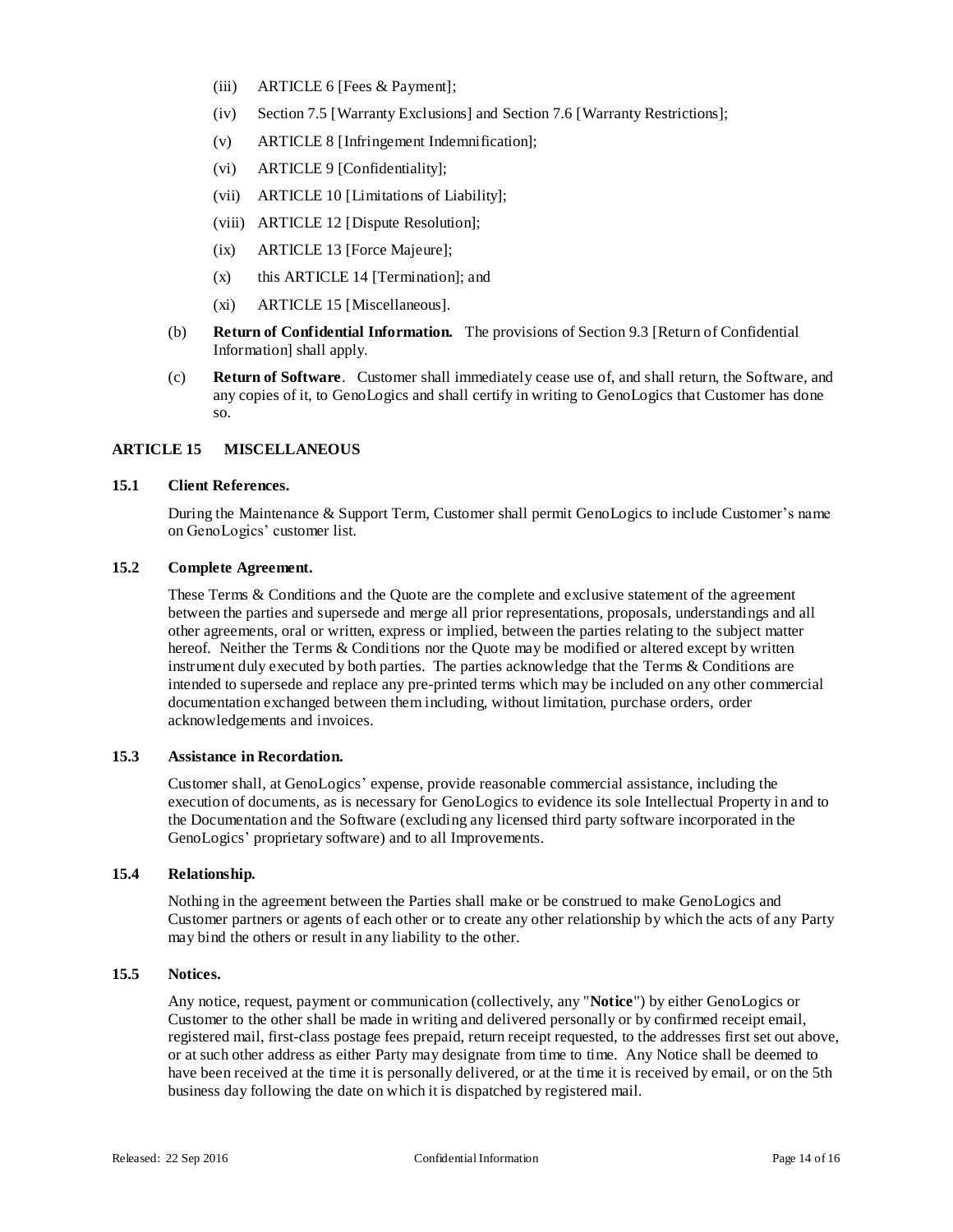# **15.6 Governing Law.**

The agreement between the Parties, and all matters arising out of or in connection with it, shall be governed by:

- (a) if the business address of Customer is in Canada, the USA, Mexico, Central or South America: the laws of New York and the United States of America;
- (b) if the business address of Customer is in Europe, the Middle East or Africa: the laws of England and Wales; or
- (c) for all other Customers: the laws of Singapore.

## **15.7 UN Convention on the International Sale of Goods.**

The *United Nations Convention on Contracts for the International Sale of Goods* shall not apply in any way to the agreement between the Parties or any matters arising from it or otherwise to create any rights or to impose any duties or obligations on any Party to it.

# **15.8 Enforceability.**

If any provision of the agreement between the Parties shall be held to be invalid, illegal or unenforceable under any applicable statute or rule of law, the validity, legality and enforceability of the remaining provisions shall in no way be affected or impaired thereby.

# **15.9 Government End-Users.**

The Software is commercial computer software. If Customer is an agency, department, or other entity of the United States Government, the use, duplication, reproduction, release, modification, disclosure, and transfer of the Software shall be governed by the Terms & Conditions in accordance with Federal Acquisition Regulation 12.212 for civilian purposes and Defense Federal Acquisition Regulation Supplement 227.7202 for military purposes. GenoLogics asserts that it has developed the Software solely at private expense. All other use is prohibited.

#### **15.10 Export Compliance.**

Customer acknowledges that the Software may be subject to export restrictions by the United States government and import restrictions by certain foreign governments. Customer shall not, and shall not allow any third-party to, remove or export from the United States or allow the export or re-export of any part of the Software or any direct product of it:

- (a) into (or to a national or resident of) any embargoed or terrorist-supporting country;
- (b) to anyone on the U.S. Commerce Department's Table of Denial Orders or U.S. Treasury Department's list of Specially Designated Nationals or U.S. Government's Lists of Parties of Concern [\(http://www.bis.doc.gov/index.php/policy-guidance/lists-of-parties-of-concern\)](http://www.bis.doc.gov/index.php/policy-guidance/lists-of-parties-of-concern);
- (c) to any country to which such export or re-export is restricted or prohibited, or as to which the United States government or any agency thereof requires an export license or other governmental approval at the time of export or re-export without first obtaining such license or approval; or
- (d) otherwise in violation of any export or import restrictions, laws or regulations of any United States or foreign agency or authority.

# **15.11 Assignment.**

- (a) Customer shall not assign the agreement with GenoLogics, or any of its rights under the agreement to a third party without the prior written consent of GenoLogics, which shall not be unreasonably withheld, conditioned or delayed.
- (b) GenoLogics may, on written notice to Customer, assign the agreement with the Customer to a purchaser of all, or substantially all, of its assets.
- (c) GenoLogics may, on written notice to Customer, assign its right to payment under the agreement